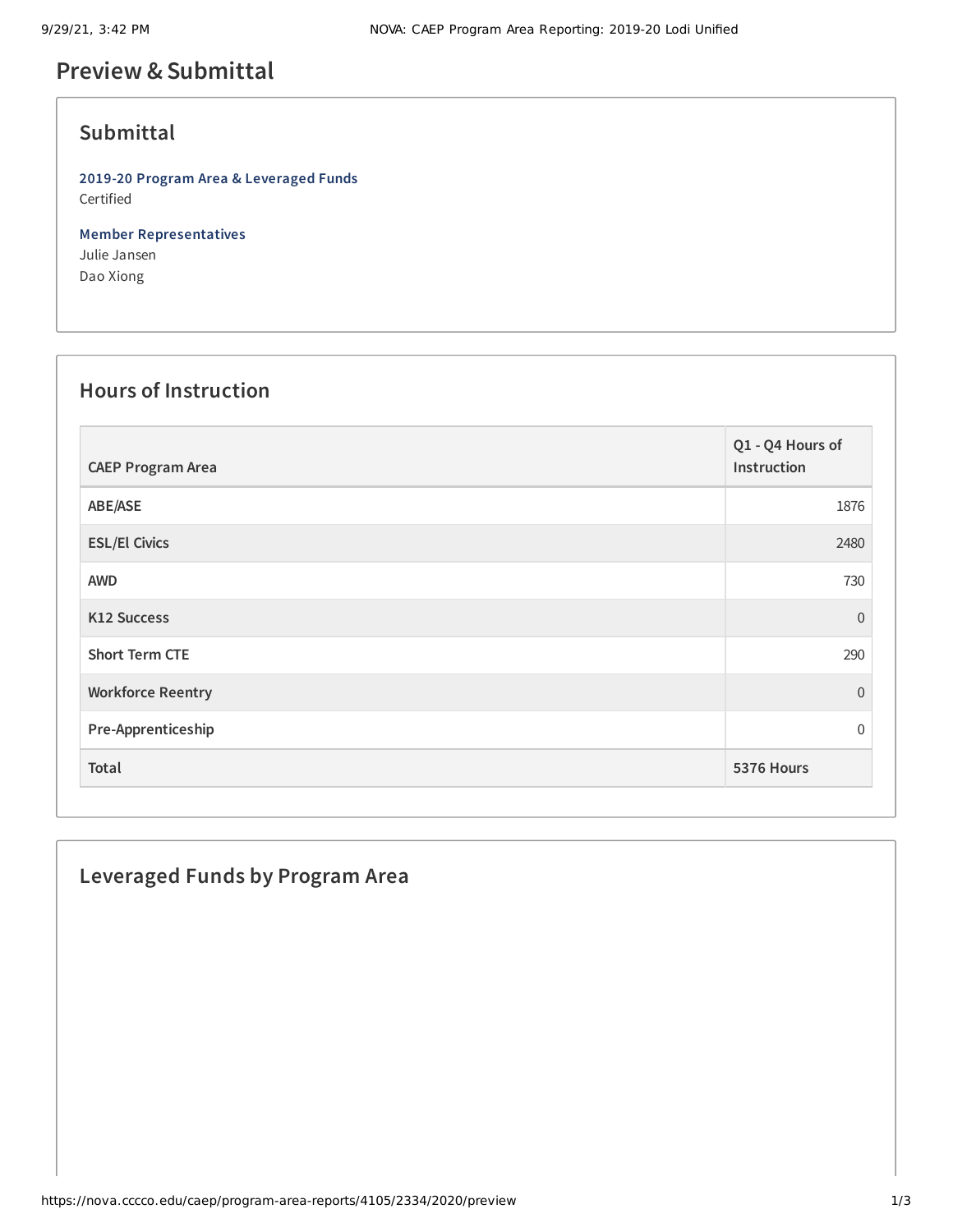9/29/21, 3:42 PM NOVA: CAEP Program Area Reporting: 2019-20 Lodi Unified

| Fund                                               | ABE/ASE     | ESL/El<br><b>Civics</b> | <b>AWD</b> | K12<br><b>Success</b> | <b>Short</b><br><b>Term CTE</b> | Workforce<br>Reentry | Pre-<br>Apprenticeship | <b>Totals</b> |
|----------------------------------------------------|-------------|-------------------------|------------|-----------------------|---------------------------------|----------------------|------------------------|---------------|
| California<br>Adult<br><b>Education</b><br>Program | \$1,083,347 | \$345,697               | \$63,309   | \$0                   | \$229,103                       | \$0                  | \$0                    | \$1,721,456   |
| <b>CalWORKs</b>                                    | \$0         | $$0$$                   | \$0        | \$0                   | \$0                             | \$0                  | \$0                    | \$0           |
| <b>NonCredit</b>                                   | \$0         | \$0                     | \$0        | \$0                   | \$0                             | \$0                  | \$0                    | \$0           |
| <b>Perkins</b>                                     | \$0         | \$0                     | \$0        | \$0                   | \$0                             | \$0                  | \$0                    | \$0           |
| <b>LCFF</b>                                        | \$0         | \$0                     | \$0        | \$0                   | \$0                             | \$0                  | \$0                    | \$0           |
| <b>Fees</b>                                        | \$0         | $$0$$                   | \$0        | \$0                   | \$0                             | \$0                  | \$0                    | \$0           |
| K12 Adult Ed<br><b>Jail Funds</b>                  | \$0         | $$0$$                   | \$0        | \$0                   | \$0                             | \$0                  | \$0                    | \$0           |
| <b>WIOA II</b>                                     | \$0         | \$0                     | \$0        | \$0                   | \$0                             | \$0                  | \$0                    | \$0           |
| Contracted<br><b>Services</b>                      | \$0         | \$0                     | \$0        | \$0                   | \$0                             | \$0                  | \$0                    | \$0           |
| <b>Totals</b>                                      | \$1,083,347 | \$345,697               | \$63,309   | \$0                   | \$229,103                       | \$0                  | \$0                    | \$1,721,456   |

## **Certification**

**50 Delta Sierra Adult Education Alliance (DSAEA) - Primary Contact**

**Dr. Heather Maloy** CAEP Coordinator/Project Director for DSAEA Regional Transitions [hmaloy@deltacollege.edu](mailto:hmaloy@deltacollege.edu)

**Jeff Dundas School For Adults** Principal [jdundas@stocktonusd.net](mailto:jdundas@stocktonusd.net)

Approved by Dr. Heather Maloy

**09/29/2021 08:42 AM PDT**